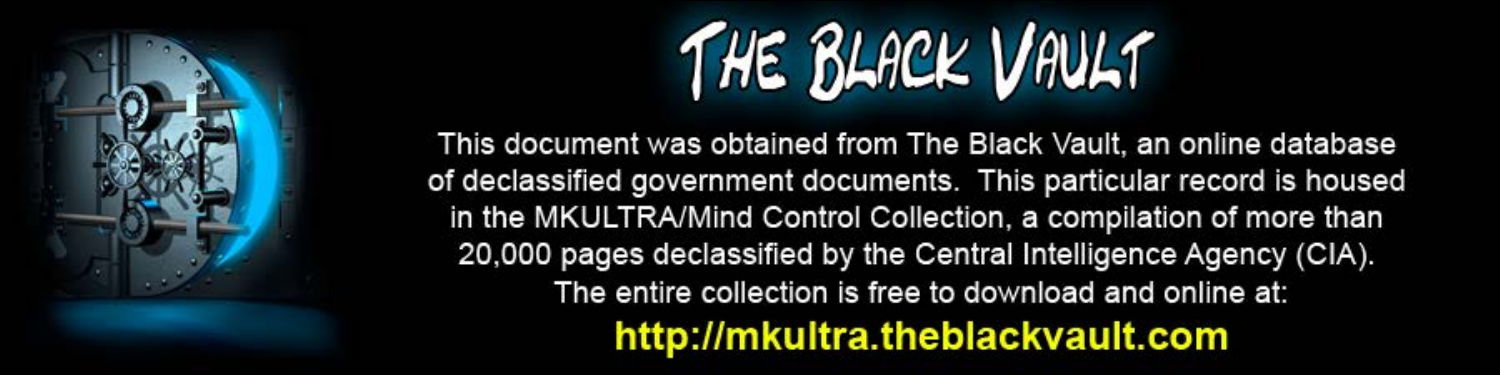$A/B, 3, 2/132$ 

To: Files

Subject: SI testing, 24 July 1951 (Rooms 20, 17).

<u>Qn</u> 24 July 1951, between 6:00 PM and 9:00 PM, Messrs. conducted SI and H experiments and tests with the fo and lowing subjects: *Saland* 

After the usual general discussion, the firsttest was made. This test was to produce"normal" movement conversation and appearance in all subjects. Some conversation was held and Subwas placed in a somject was instructed to go into adjoining room and bring the phone book. than normal and too deliberate. The structions on amnesia and after awakening recalled nearly all of her conversations and movements.

excellent "normal" conversation, a shinder SI and after some awas included to reliable the state of the state of the state of the state of the state of the state of the state of the state of the state of the state of the s write thereon. The property carried out all instructions successfully and in a very "normal" manner.

versation took place after which which the set of the structed to go into the adjoining room and take a drink of water from the water carafe and bring a glass of water back to him--all of which erried out in a completely normal fashion.

Upon conclusion of the first test, another discussion was held after which we have then placed all three subjects in a deep trance. trance. the adjoining room and caused them to sleep resting on desks while personal, matters.

After Manuscripture was finished, she was instructed to go into the next room and the was moved-back into Room 20. that a glass of the hallucination for the state of water was a strong Manhattan cocktail which produced in the same of the strong discussion of the strong strong questioned carefully on personal matters with good results and sjoined the conversation very successfully and naturally.